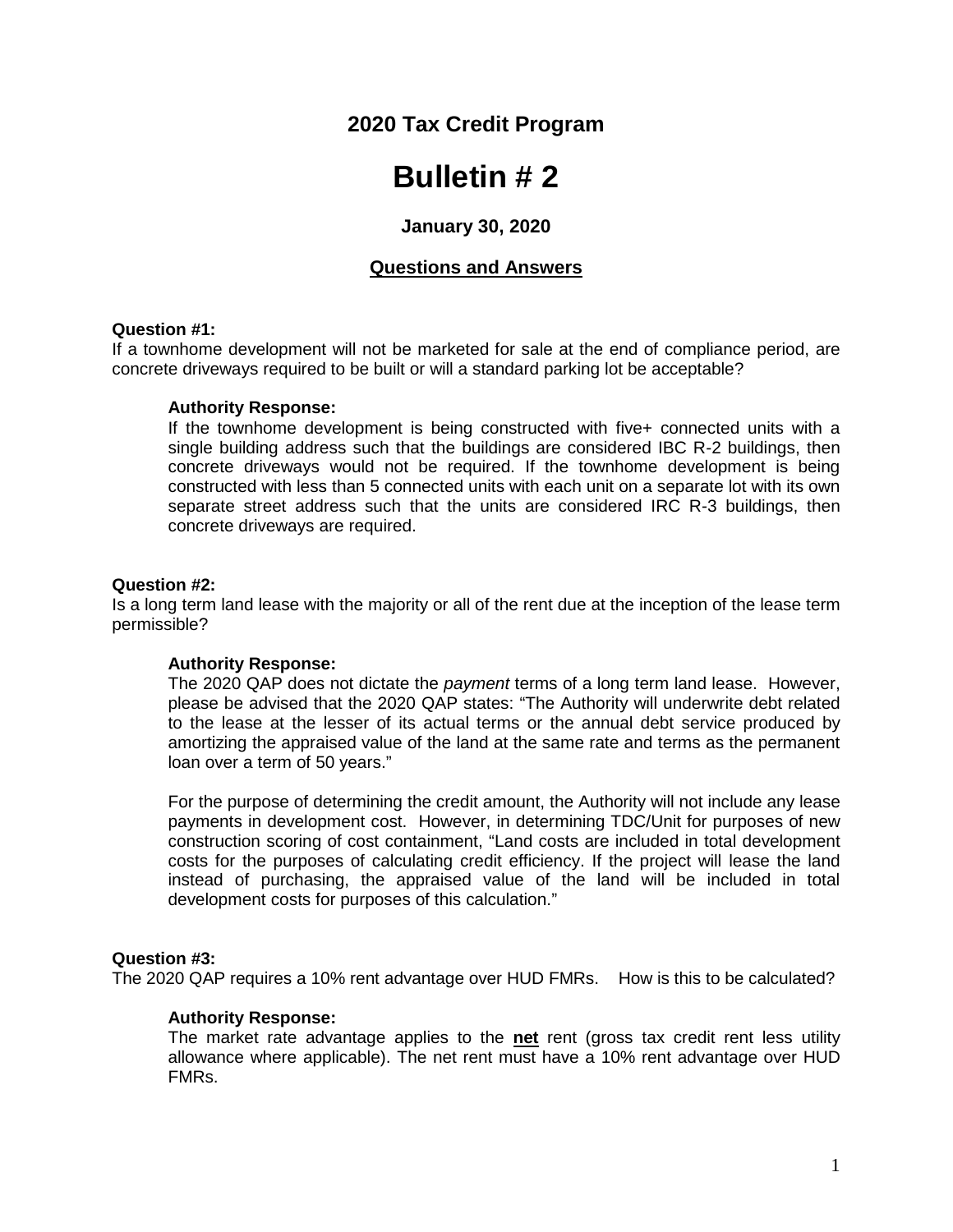# **Question #4:**

Does the Authority require a review of financial statements by the CPA or will compiled financial statements suffice?

# **Authority Response :**

For purposes of demonstrating required capacity of the development team, the 2020 QAP requires **reviewed** financial statements, prepared by an independent certified public accountant (CPA) in accordance with U.S. GAAP and with a balance sheet dated on or after December 31, 2018. Compiled financial statements do not meet this requirement.

# **Question #5:**

Will the Authority consider a waiver request to allow a scattered site development to be eligible for 9% LIHTC?

# **Authority Response:**

Scattered site developments are not eligible for 9% LIHTCs. The Authority will not grant a waiver for a scattered site project as described above for the 9% competitive funding cycle.

# **Question #6:**

What is the Authority's process for submitting waiver requests for a 9% LIHTC application?

# **Authority Response:**

Unless specifically identified in the 2020 QAP, there is no waiver process for the 9% competitive funding cycle for any other items. The only permitted waivers for the 9% competitive funding cycle are described in applicant qualification. Such waivers are to be submitted via letter to the Authority.

# **Question #7:**

Is the inspector who physically does the site visit for a Physical Needs Assessment required to be a third-party licensed engineer or architect? Or can a staff member at the consultant firm perform the inspection and his report be reviewed and signed off by a licensed engineer or architect?

# **Authority Response:**

The PNA must be prepared and certified by a third-party independent licensed engineer or architect.

# **Question #8:**

Does the noise study need to be dated within one year of the application deadline?

# **Authority Response:**

Per the 2020 QAP, the study must be dated within one year (1) of the application deadline date.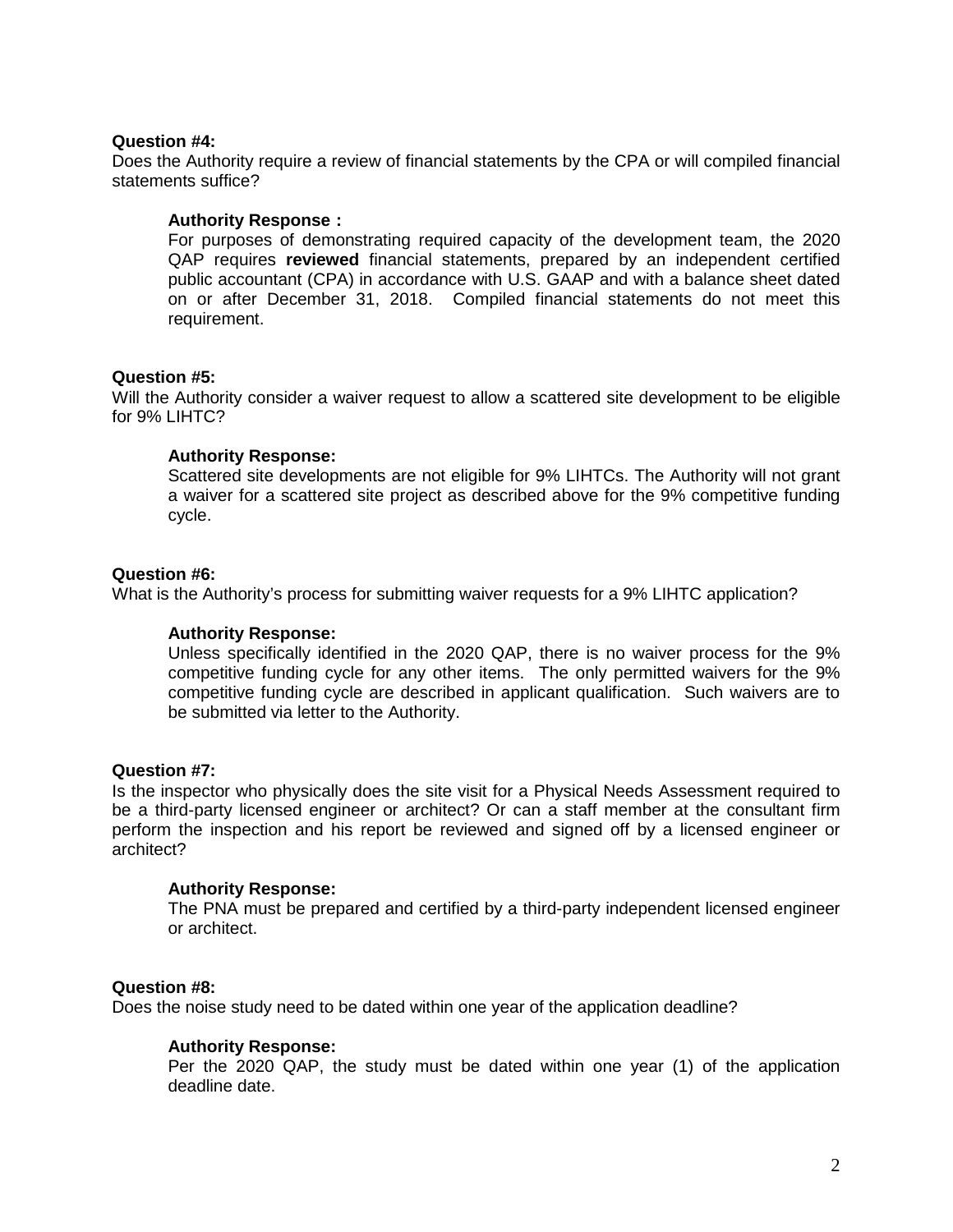# **Question #9:**

Would the Authority consider a waiver to allow using max fee as 15% of TDC less certain line items for rehabilitation projects? Or, would the Authority consider allowing the higher of 25% of the item-line for hard construction costs or \$500,000?

# **Authority Response:**

Per the 2020 QAP, the maximum developer fee for rehabilitation projects is the lesser of twenty-five percent (25%) of the line-item for hard construction costs or \$650,000. The Authority will adhere to these maximums and will not grant a waiver.

# **Question #10:**

If submitting a Mark-Up-to-Market Application to HUD, can the application include the new rents if they have not been approved by HUD yet at time of application?

# **Authority Response:**

Developments with HUD approved Housing Assistance Payments contracts may increase the contract rents. The market study submitted with the application must support the increased rents.

# **Question #11:**

As to Vertical Construction Costs/Unit for purposes of new construction scoring of cost containment, what will be included in the calculation of vertical construction costs?

# **Authority Response:**

The Authority will use the Construction Cost Addendum to analyze construction costs, including the calculation of vertical construction costs. Any line items on the Construction Cost Addendum containing the word "Demolition", "Demolish", or "Repair/Replace" will not be included in Vertical Construction Cost. Also, the following specific line items will not be included:

Clearing/Grubbing Excavate Lot to Proper Grade Water Line to Street & Tie-in Sanitary Line to Street & Tie-in Sanitary Sewer Manhole/Structure Storm Sewer Storm Sewer Manhole/Inlet Structure Gas Line-Complete Electric/Power Line to Unit Site Lighting-Complete-Per Light Pole Concrete Driveway – Finished Concrete Sidewalk – Finished Concrete Curb & Gutter Parking Lot – Stone Base & Asphalt Parking Stripping & Signage Dumpster Pad & Fencing – Complete Ornamental Fence Ornamental Gate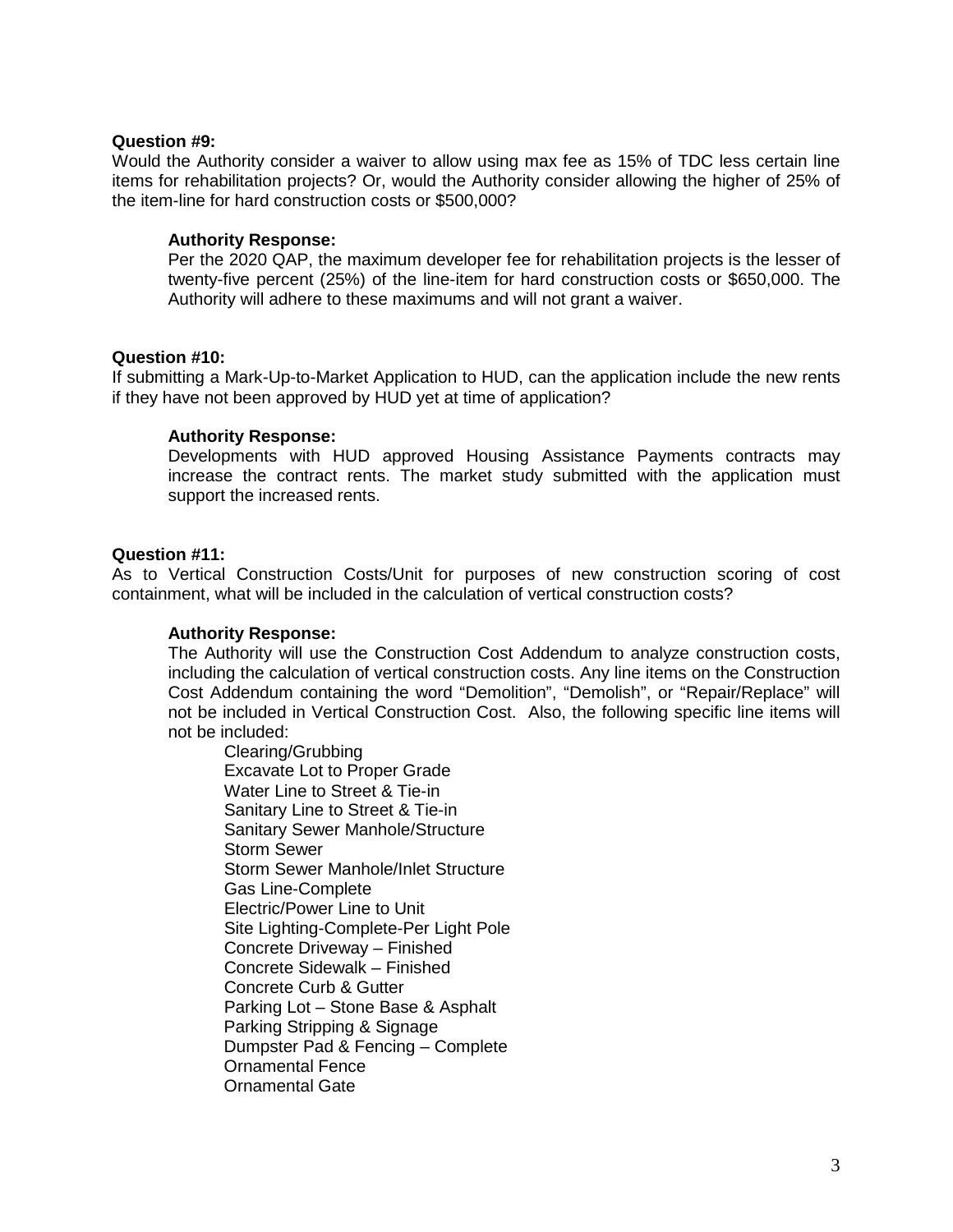# **Question #12:**

Do the noise level limits described in the QAP apply to 100% of a site or only to buildings and exterior amenities?

# **Authority Response:**

All new construction projects must meet the standards set forth in HUD regulations. Please see 24 CFR 51.103 for guidance as to the criteria and standards for determining the acceptability of the noise environment at a site.

# **Question #13:**

What will be the required on-site work and necessary documentation from a wetlands professional to comply with the wetlands provisions of the 2020 Qualified Allocation Plan? Will the Army Corps of Engineers be required to verify the presence or absence of wetlands? If so, will SC Housing allow applicants to submit evidence that the proper submission to the Army Corps of Engineers has been made along with a preliminary report from the wetlands professional in lieu of a final determination?

# **Authority Response:**

A report from the Army Corps of Engineers is not required. Form W, which is the documentation from a wetlands professional required to comply with the 2020 QAP will be made available in Mid-February along with the application and other forms. As information, Exhibit W will require the Wetlands Specialist to certify to the best of their knowledge whether wetlands are present on the site and if present that the site is 80% buildable.

# **Question #14:**

Do all of the requirements set forth in Appendix B, Section II Mandatory Design Criteria apply to rehabilitation projects?

# **Authority Response:**

As a general rule, the mandatory design criteria apply to a rehabilitation project if the scope of work for the rehabilitation includes the item to which the criteria applies. As an example, the development must comply with the requirements for building exterior if the rehabilitation involves the building exterior. As an exception, Section A. Accessibility applies to all projects (including rehabilitation projects) and all provisions must be incorporated into the scope of work as necessary.

All square footage requirements are superseded by the square footage requirements set forth in Section V. Rehabilitation of Existing Housing.

The following provisions do not apply to rehabilitation projects:

- All provisions of Section B, Unit Size & Base Requirements
- Section C, Item 1 regarding community rooms and buildings
- Section C, Item 2(a), 2(b), 2(c), and 2(d) amenities. Item 2(e) regarding the playground is still required.
- Section C, item 3 regarding amenities in older person developments
- Section D, Item 1 regarding underground utilities
- Section E, item 5 regarding the brick or stone veneer above floor elevation.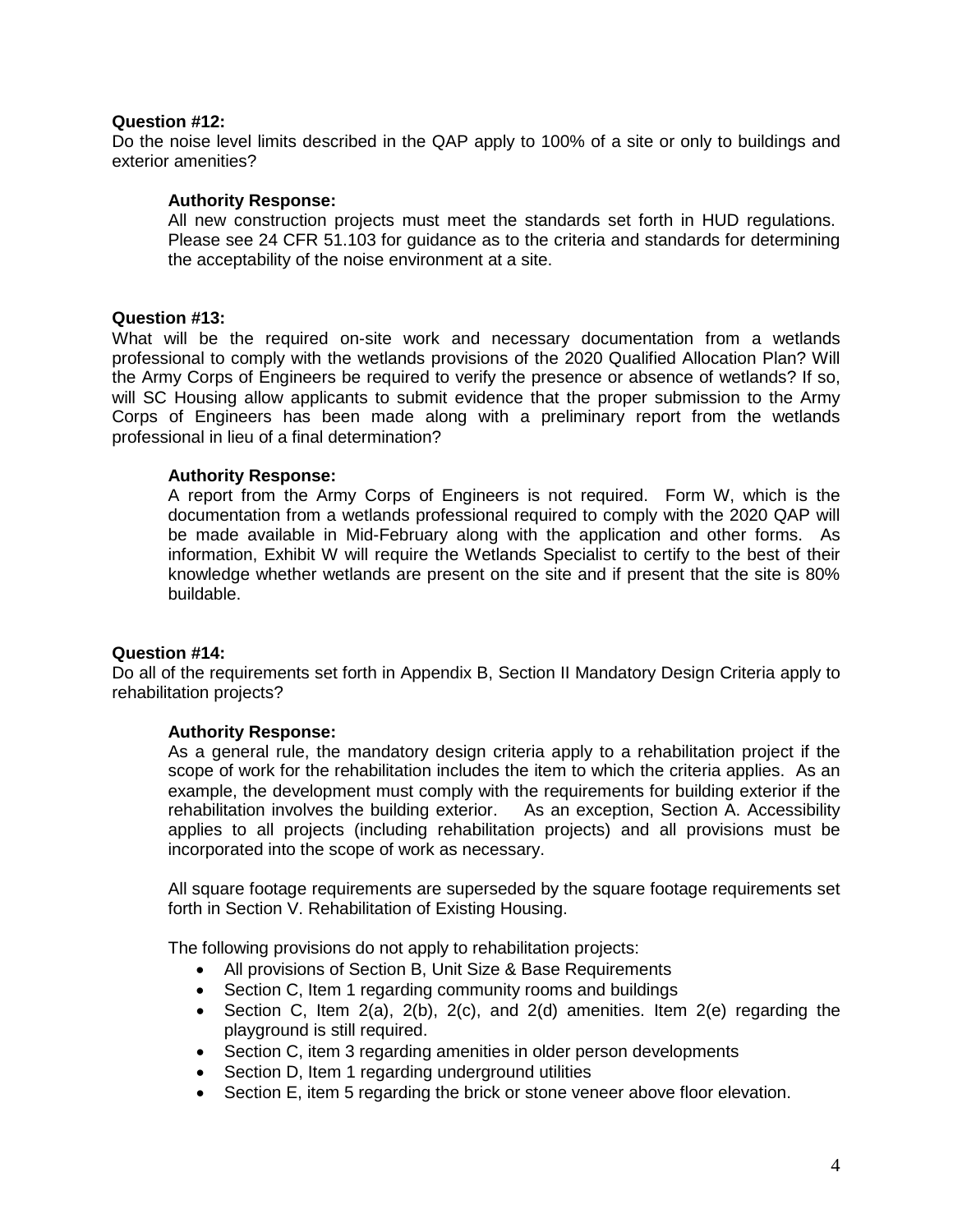- Section E, item 6 regarding crawl space will be limited to what is required to meet code so long as the plans demonstrate accessible access to the entire crawl space.
- Section F exterior wall finishes, item 1, regarding 30% brick or stone wall faces
- Section G roofing requirements do not apply if the remaining useful life of the existing roof is 15+ years and the existing roof meets code requirements. Gutter requirements are still applicable.
- Section J, item 2 regarding countertops
- Section J, item 3 icemaker requirement. Remaining requirements are applicable.
- Section J, item 4 regarding dishwashers
- Section J, item 10 regarding pantry cabinets
- Section L, item 3 size requirements for bedroom closets
- Section M, item 1 regarding washer and dryer hookups in each unit
- Section P, item 2 regarding water meters
- Section P, item 9 regarding washer/dryer hookups
- Section T, item 3 regarding hallway widths in older person developments

# **Question #15:**

Do the new construction scoring criteria apply to rehabilitation projects? If not, how will rehabilitation projects be scored?

#### **Authority Response:**

The New Construction Scoring Criteria only apply to new constructions projects. Rehabilitation projects will be evaluated comparatively as outlined in the 2020 QAP, Section VIII, Evaluation of Rehabilitation applications.

# **Question #16:**

Are any projects located in a QCT eligible for points in new construction scoring or only those projects documenting a concerted community revitalization plan?

# **Authority Response:**

There are no points offered to any new construction projects located in a QCT. Applications documenting a concerted community revitalization plan (CCRP) in accordance with the requirements set forth in the 2020 QAP will receive an additional 5 points if the project is also located in a QCT.

# **Question #17:**

In evaluating a management company experience, the QAP states the portfolio must have an average occupancy rate ≥ 90% across the portfolio and an average monthly collection of 90% of resident receivables across the portfolio. Does each property in the portfolio have to meet this requirement?

# **Authority Response:**

The management company's average occupancy rate and its average monthly collection of resident receivables is to be measured as a portfolio average. Each individual property in the portfolio does not have to meet these requirements.